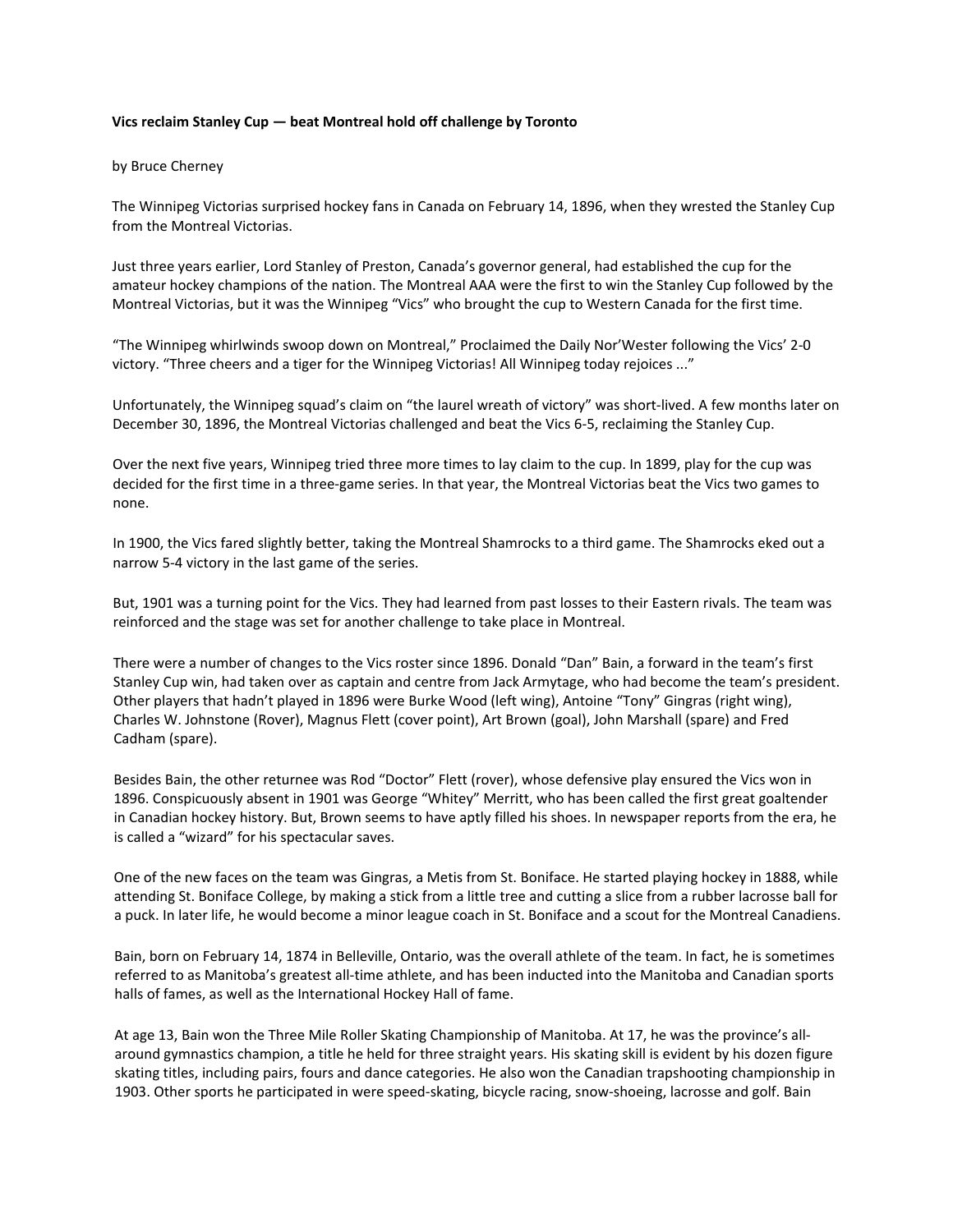owned a successful grocer brokerage with headquarters at his Donald H. Bain Building "The Brokerage," 115 Bannatyne Ave., built in 1899 and now a municipally‐designated heritage site.

Also absent from the 1901 squad was Fred Higginbotham who made a major contribution to the 1896 Stanley Cup victory. Higginbotham died in a freak horse-riding accident just seven months after the Vics' first cup victory. "He was an enthusiastic devotee of amateur athletic sports and was identified with the leading sports clubs of the city," reported the Manitoba Free Press on September 8, 1896. Higginbotham is buried in Bowmanville, Ontario, where he was born.

Wood and Marshall were defectors from the Stanley Cup champion Shamrocks, joining the Winnipeg squad for the 1901 season. Fred Scanlon, who played later in 1902, was also a defection from the Montreal team.

In the first game of the three‐game series in Montreal on January 29, 1901, Wood netted two goals, while Gingras and Bain each scored for a 4-3 win. This set the stage for what would be the last and history-setting game of the series.

Just before the start of the January 31 game, Bain told reporters that all the players were feeling good about their chances of victory, a prophetic pronouncement. A CPR bulletin from the venue in Montreal said that when the Shamrocks stepped on the ice, the "applause was deafening" and the arena was "packed to overflowing." But, apparently not everyone was cheering for the Shamrocks, the Winnipeg Morning Telegram reported that "very early in the game it was plainly evident that the Winnipegs had lots of friends, and their colours were very much in evidence."

Bulletins were comparable to play‐by‐play accounts over radio today. People lined up outside telegraph offices, hotels or theatres to get near immediate word of the action on the ice. For example, this CPR telegram described the play on the ice in the final game: "Brennan secures; loses to Gingras, who loses to Trihey. Wood breaks a stick. Off side. Bain passes to Johnstone. Off side."

For 17 minutes in the first half (games were played in two periods), each team alternated in taking the attack to the other. "Then Bain and Gingras took matters in their own hands," reported the Morning Telegram. "Bain did the running, Gingras supported him." Gingras passed to Bain and the "puck flashed past McKenna (in goal for the Shamrocks), and Winnipeg had opened the ball" at the 17 minute mark. The Manitoba Free Press said Bain's shot was from 15 feet in front of the Shamrock net.

The game remained scoreless for the rest of the first half. The Morning Telegram said that the "Shamrock stock went up" in the second half "for they were playing a dashing, offensive game" which allowed them to tie the game at 1‐1. The second half ended in a tie, setting the stage for overtime.

"The Shamrocks wanted a rest for 15 minutes (before the start of overtime), but the Winnipegs, knowing they had them going, would not listen to the proposition," said the Free Press. "It was a wise decision as the results would show. They had entirely the best of the play until Bain's sensational rush down the centre, unaided, settled the match and the series in favor of the Bisons (another nickname for the team, which was also referred to as the Winnipegs or Pegs). The overtime played was about seven minutes."

Bain's goal was the first overtime goal in Stanley Cup history. "... everyone was delighted that the man who did the trick was Danny Bain, captain of the seven, who had sacrificed so much for the time. He won the cup and the match with a dash which didn't differ from scores of others made by him during the game except that it resulted in winning a goal, the game, and the Stanley Cup.

"There was not a Winnipegger or ex‐resident of the 'Bull's Eye' city at the game who under the excitement of the last few minutes would not have gladly given away a share of their earthly possessions just to see the 'wearers of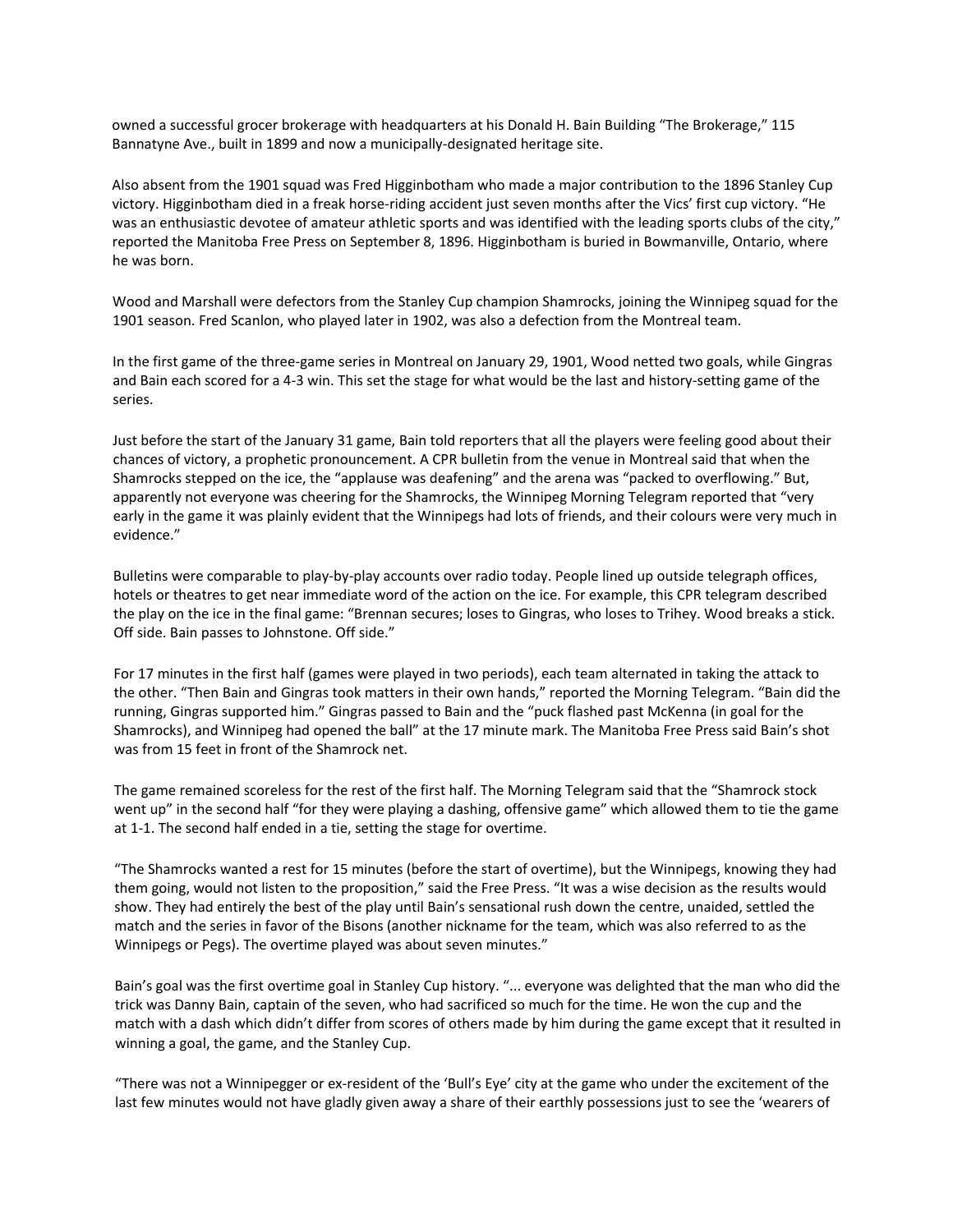the red' (scarlet, actually was the colour of the Vics' jerseys) out the elusive gutta percha (rubber puck) between the posts, so anxious were they to see success crown the efforts of the Victorias."

When Bain scored the game-winner, the newspaper said half the rink sat in silence while the other half "rose as one man and broke into prolonged and frantic cheers." The Winnipeg supporters then poured onto the ice and "literally carried the boys into the dressing room, where they were hugged and mauled by their friends."

After the game, telegrams began to arrive in Montreal from Winnipeg, congratulating Bain and the Vics for returning the Stanley Cup to the city. "Danny you did it," said Jack Waugh in one telegram. "Delighted the honors came to a veteran. Please tell all the boys we are more than proud of them; they own the town."

"Bless your hearts. City is wild; crowds cheering on the streets," read another telegram.

The Morning Telegram was of the opinion that the Winnipeg squad had the advantage of play throughout the game. It also reported that the match was rough from the start "the play being for blood ..."

The Free Press was less kind in their assessment of the Vics' opposition, terming the Shamrocks as "effete" hockey players, although the "suspense was awful" until Bain scored the winning goal. The headline in the Free Press following the game was This Cup is Ours!

Like in 1896, the Vics would only hold onto the Stanley Cup for a short time. But unlike 1896, the Vics would successfully hold off a challenge. On January 21 and 23, 1902, the Victorias hosted the Toronto Wellingtons and defeated them 5‐3 and 5‐3 to retain the cup.

Reporting on the outcome, the Morning Telegram said: "After one of the hottest hockey matches ever seen in this city, after the supporters of the Victorias had been alternately plunged into the depths of despair and raised to the seventh heaven of delight, after the home team had played like champions and also like intermediates, the Vics pulled themselves together and won ... So far as the game is concerned, it was a peculiar one ... The Wellingtons have a style of play which is all their own. Some teams play for the man, some play for the puck. The Wellingtons do both, and on the side they use their own bodies a whole lot. This, combined with the fact that the Ontario rules were used, may to some extent account for the poor showing of the Vics in the first half."

Two months later, on March 13, 15 and 17, the Winnipeggers would lose the Stanley Cup at home to challengers Montreal AAA. The Vics took the first game 1‐0, but Montreal won the next two games 5‐0 and 2‐1. "In spite of the fact that they had on Saturday evening (March 15) been beaten by the biggest score ever piled up against the club the game seven men came out last evening and put up the fastest, gamest exhibition of hockey ever seen here," reported the Morning Telegram after the March 17 game.

At the banquet in Winnipeg, following the last game of the series with the Montreal team and managers in attendance, Vics president Armytage said "the club had learned to take its medicine like men ... The Victorias had not duly appreciated the strength of the visitors until the other night and then they realized that they had to 'play ball," according to the Morning Telegram. "They had lost and won before and they hoped to win again."

But, a Winnipeg team would never again win the Stanley Cup, although challenges would be issued by local teams until 1909. (Before they left for Phoenix, the Winnipeg Jets made it to the NHL play‐offs 11 times from 1982 to 1996, but never won the Stanley Cup. The Jets did win the Avco Cup, emblematic of hockey supremacy in the former World Hockey Association, three times in 1976, 1978 and 1979.)

In total, the Victorias competed for the Stanley Cup eight times, holding it three times. In 1903, they came close to winning back the cup, but fell in four games  $-2$ -1-1  $-$  to the Montreal AAA. This was the last time they